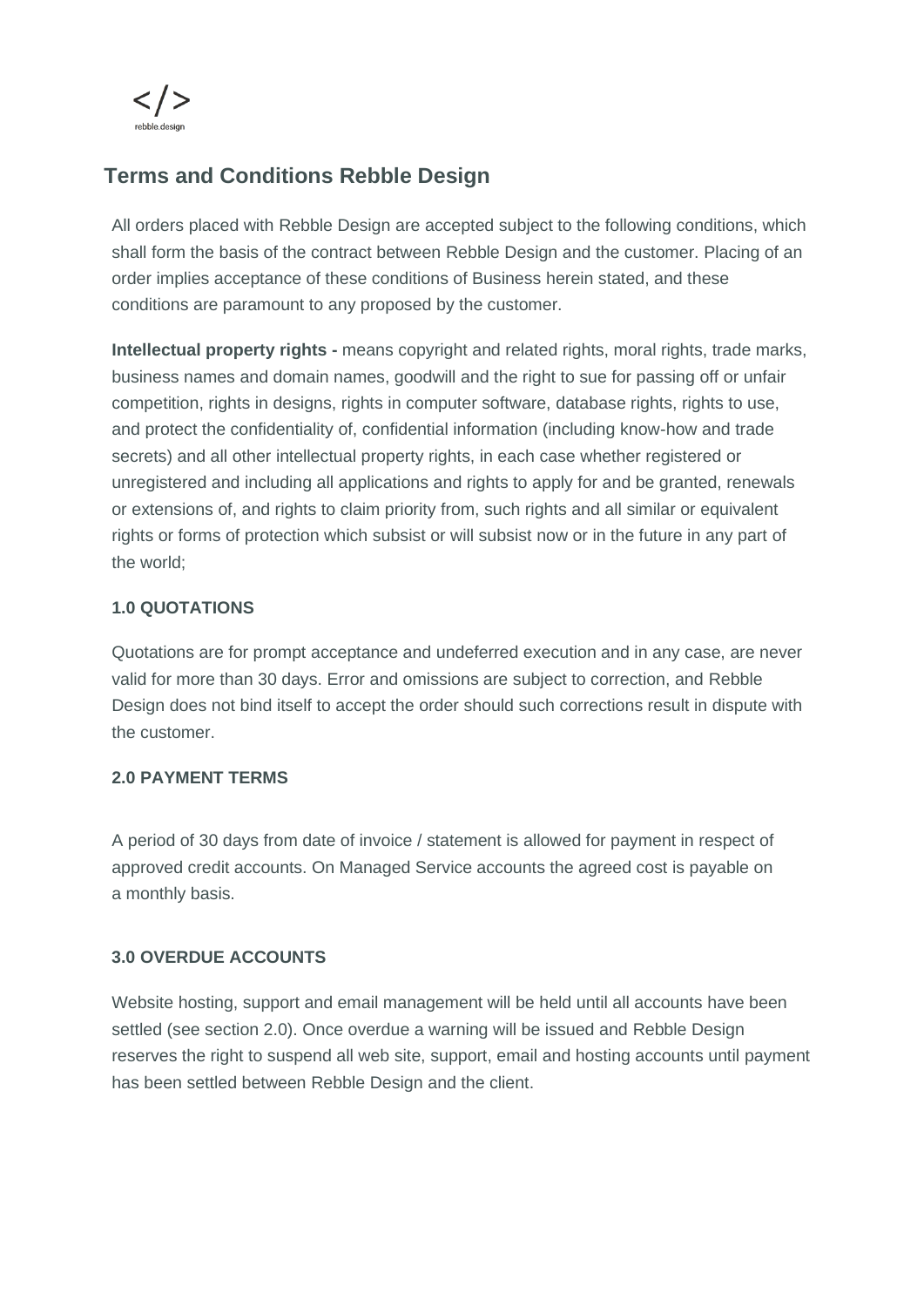

In scenarios where Invoices are overdue beyond their standard payment terms (usually 30 days) – Rebble Design reserve the right to suspend all project work until the invoices have been paid in full

**3.1** Rebble Design reserve the right to amend the Cost on giving notice to you if:

- 1. any delay is caused by you during the lifecycle of the project; or
- 2. should you halt the project for a period of over 4 weeks during the project lifecycle, Rebble Design reserve the right to request payment for the full agreed amount
- 3. should you become detached from the project at any given time for a period of over 2 weeks, you are likely to lose position in the current schedule of work
- 4. failure on your part to provide Rebble Design adequate instructions or information in response to Rebble Design reasonable requests; or
- 5. the cost to Rebble Design of any resources or materials increases and such an increase as is beyond Rebble Design's reasonable control.
- 6. information or content provided is then requested to be changed or amended at a later stage (please ensure all content provided has been proofed and is final)

**3.2** Additional Work / Alterations - Any additional work over and above that specified in the original agreement, or differing from original instructions will result in increased charges. This includes modifications or updates to text or images provided by the client. Please ensure all content provided has been proofed and is final.

3.3 3<sup>rd</sup> Party Updates - Rebble Design cannot predict changes and modifications to how 3rd party organisations (i.e. Google, Facebook, YouTube, Apple or any other third-party organisation whose services you are integrating with) operate or provide data. Therefore, any re-configuration of your web site to accommodate such changes are subject to additional cost.

**3.4** Expedited Deliveries - Should delivery be required in less than the normal time requisite for its proper production within the standard capacity of Rebble Design facilities and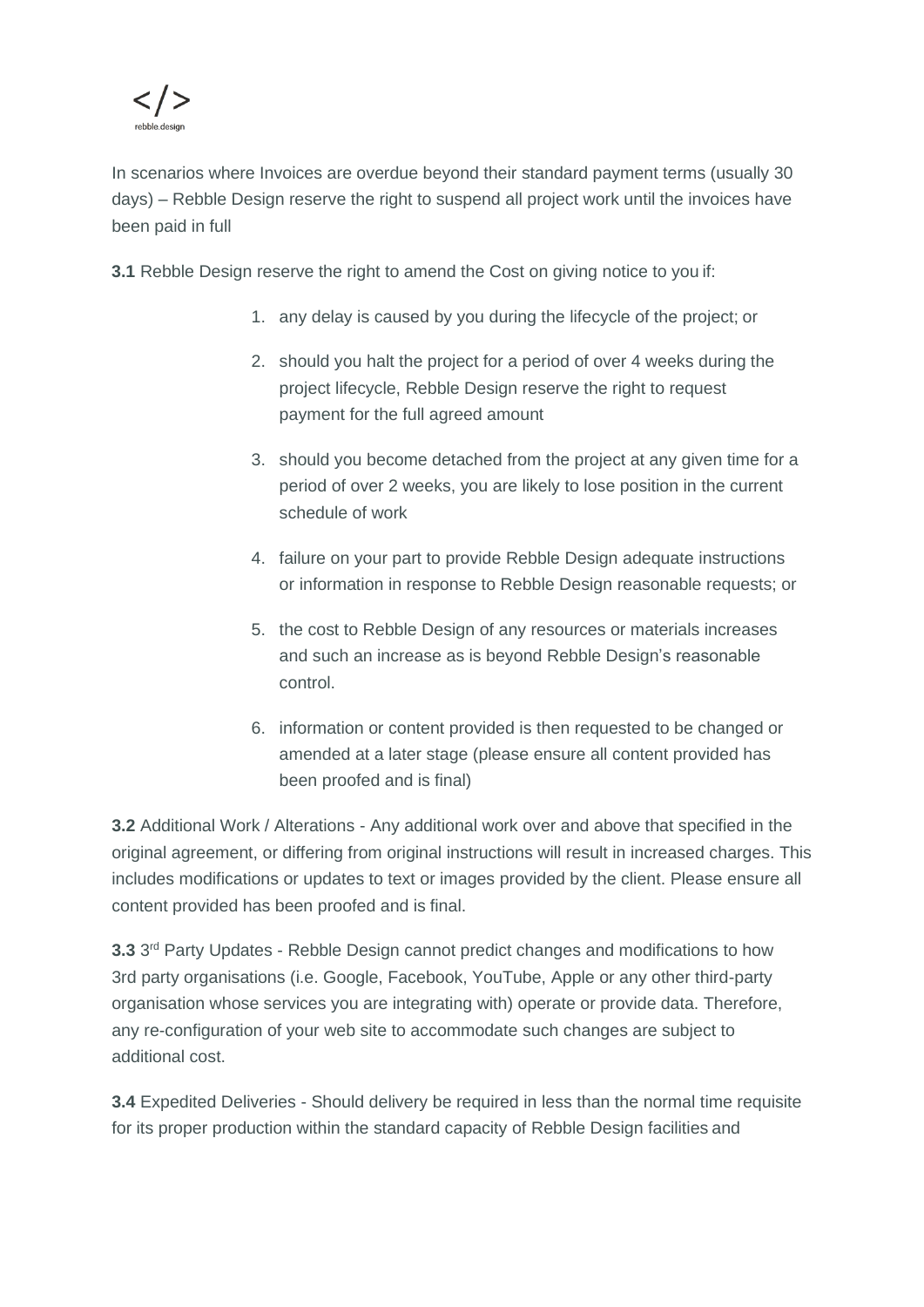

normal working hours, an extra charge will be made commensurate with any overtime worked, or extra labour or equipment contracted, in order to expedite such delivery.

## **4.0 ACCEPTANCE OF WORK**

Before delivering the System (or any part of it) to you, Rebble Design shall test the System and satisfy itself that the System performs correctly in accordance with the agreed requirements. We do however, point out that due to the complexity of web systems we cannot guarantee there will be no bugs in the system.

- 1. On delivery of the System, you shall carry out the Acceptance Tests for the purposes of confirming that the agreed requirements have been successfully completed. You shall give written notice of any Errors to Rebble Design within 10 Business Days of delivery of the System specifying the nature of the Error and any additional information which may assist in the correction of the Error. If you fail to notify Rebble Design of any Error within this time limit the System shall be deemed accepted by you. Any complaint made after this 10-day period will not be entertained.
- 2. Following the launch of your website, there is a 30 day Settling/Warranty Period during which any support issues (e.g. bug fixes) will be resolved free of charge. If no issues are raised during this period, the website will be deemed acceptable to you. Support issues raised after this period, with the exception of the 2 hours of support included in your monthly hosting, will be billable unless you have previously negotiated a different Service Level Support Agreement with your Account Manager.

### **5.0 DOMAIN NAME**

Domain names can be registered and managed on behalf of our clients. The domain name will become property of the client as necessary so long as there are no overdue accounts (see section 3.0). Existing Domain Names will remain property of the client.

### **6.0 LIMITATION OF LIABILITY**

- 1. Rebble Design shall not be liable to the customer for any loss or damage whatsoever or howsoever caused arising directly or indirectly in connection with the supply of any goods or services under these Terms & Conditions and whether arising from the use, application or support of such goods and services, or otherwise, except to the extent to which it is unlawful to exclude such liability.
- 2. Notwithstanding the generality of clause 5.1 above, Rebble Design expressly excludes liability for consequential loss, damage or corruption to other software or data, or for loss of profit, business, revenue, goodwill or anticipated savings.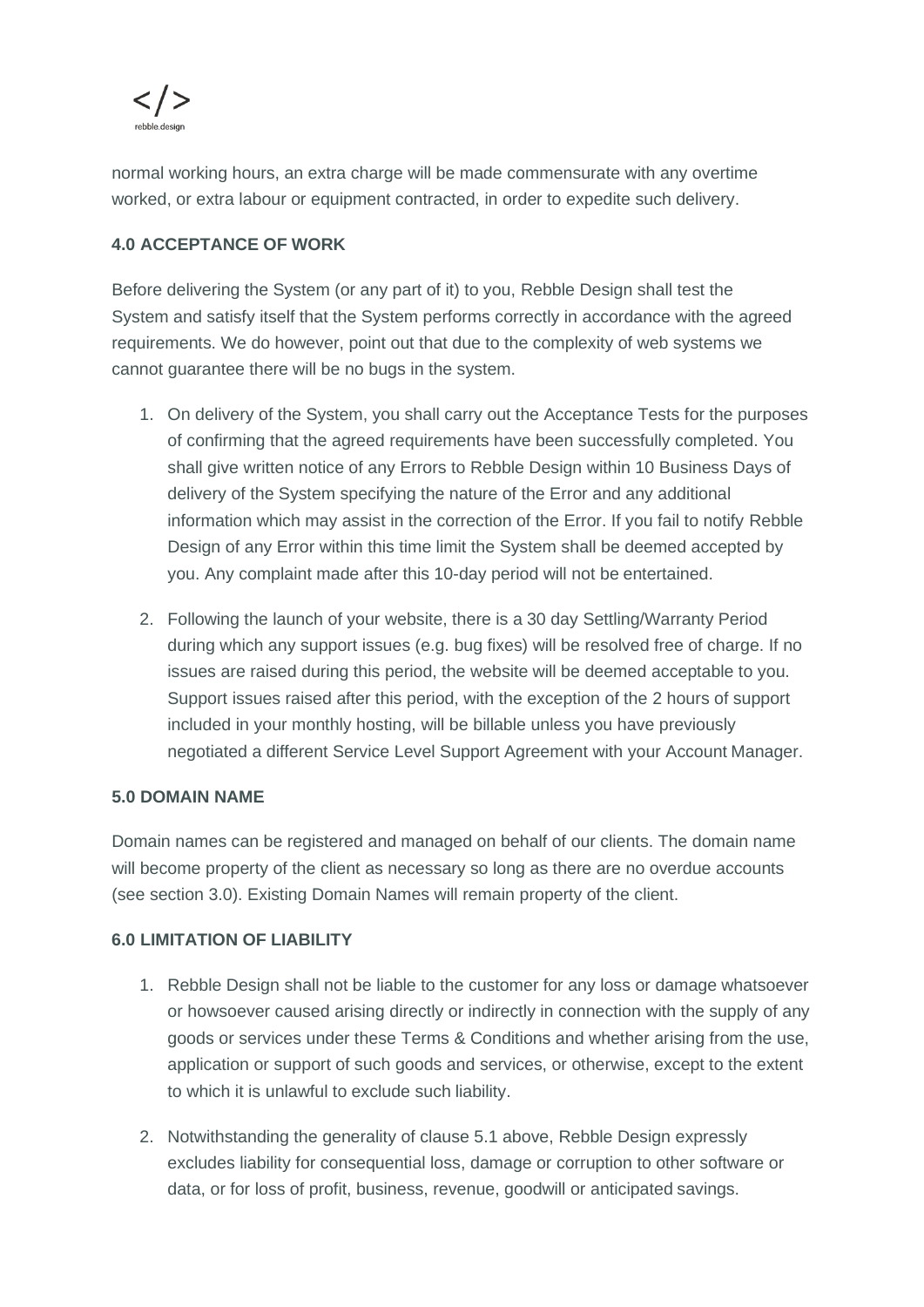

- 3. In the event that any exclusion contained in these Terms & Conditions shall be held to be invalid for any reason and Rebble Design becomes liable for loss or damage that it may otherwise have been lawful to limit such liability shall be limited to 125% of the monies paid to Rebble Design by the customer in respect of the goods and services supplied under these Terms & Conditions.
- 4. Rebble Design does not exclude liability for death or personal injury to the extent only that the same arises as a result of the negligence of Rebble Design, its employees, agents or authorised representatives.
- 5. The customer agrees to indemnify and save harmless and defend at its own expense Rebble Design from and Against any and all claims of infringement of copyright, patents, trademarks, industrial designs, or other intellectual property rights arising from any content or specifications provided by the customer in respect of the supply of the goods and services under these Terms & Conditions.

### **7.0 DATA BACKUPS**

Rebble Design will endeavour to make backups of the data stored on the Server and make them available to the Client in accordance with the specification of the data needed. However, Rebble Design does not warrant that any data will be backed up correctly, nor that any successful restoration of data will be possible. Rebble Design shall have no liability for any loss or damage to any data stored on the Server or backup mediums. For the avoidance of all doubt, we make backups of all data on the Server regardless; we also make backups regardless on our remote server. Should data backup be essential to your business, Rebble Design suggests you consider additional arrangements.

### **8.0 CREATIVE ELEMENTS**

Specially designed images and technical aspects relating to the content of the contractual work is maintained in computer storage, and remains the sole property of Rebble Design. who gives no quarantee that it will be available at any future time for re-use.

### **9.0 INTELLECTUAL PROPERTY AND CONTENT**

Rebble Design. Reserve all rights in relation to software, bespoke or otherwise which may be deployed by us as part of your project. Such software includes, but is not limited to Content Management Systems and Database Design.

1. Subject to you paying all sums due to Rebble Design under the agreement and these Terms & Conditions, Rebble Design grant to you a non-exclusive and nontransferable licence to use the Materials in connection with the System. You shall not: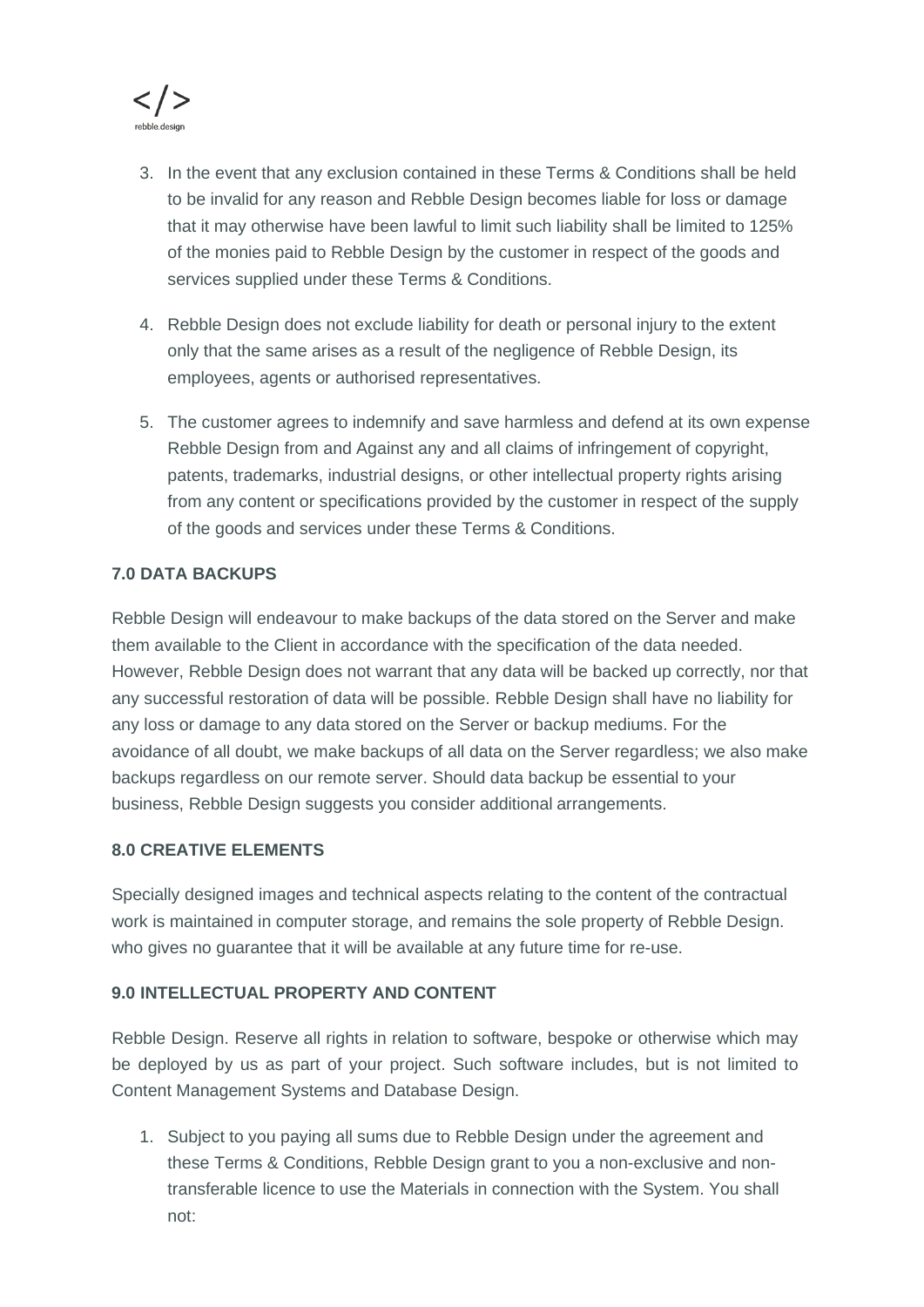

- alter or adapt in any way the Materials;
- re-produce or deal in the Materials (in whole or in part) in anyway;
- make copies of the Materials except to the extent reasonably necessary for back up purposes; and
- make the Materials available to any third party without Rebble Design's prior written consent and on such terms (including payment of further costs) as Rebble Design may determine.
- 2. You acknowledge that Rebble Design is the owner of all Intellectual Property Rights in the Materials and that nothing in the agreement or these Terms & Conditions shall result in you owning any Intellectual Property Rights in the Materials or the code to such Materials.

### **10.0 QUALITY OF WORK**

Rebble Design. Will not be responsible for the accuracy of any material, logo, copy, or design provided by the customer as origination material or proofs. In any event, all work will be subject to client approval prior to finalisation of the contracted work.

### **11.0 RENEWALS**

Rebble Design will manage the renewal of any domain names, SSL's and hosting arrangements you have allocated to us. Renewal will be performed by Rebble Design without notice and invoiced accordingly. If you do not wish to renew for any reason, we require that you notify us in writing, 2 months in advance of the renewal date otherwise you may be charged for more time than expected.

### **12.0 SERVER ACCESS & HOSTING**

Rebble Design will provide access to the client webserver when requested or can set up a specific Remote Access solution. All updating of sites hosted on Rebble Design's servers to be completed by Rebble Design staff (unless previous agreement has been reached). Rebble Design does not guarantee website uptime as there are many mitigating factors such as third-party hacks outside Rebble Design's control. Rebble Design will however endeavour to ensure that your website has the maximum uptime possible.

### **13.0 PROJECT MANAGEMENT**

Rebble Design and client shall allocate a dedicated project manager/team to every project as for project management and liaison between both parties. Should under any circumstances the liaison changes an immediate meeting should be organised so as both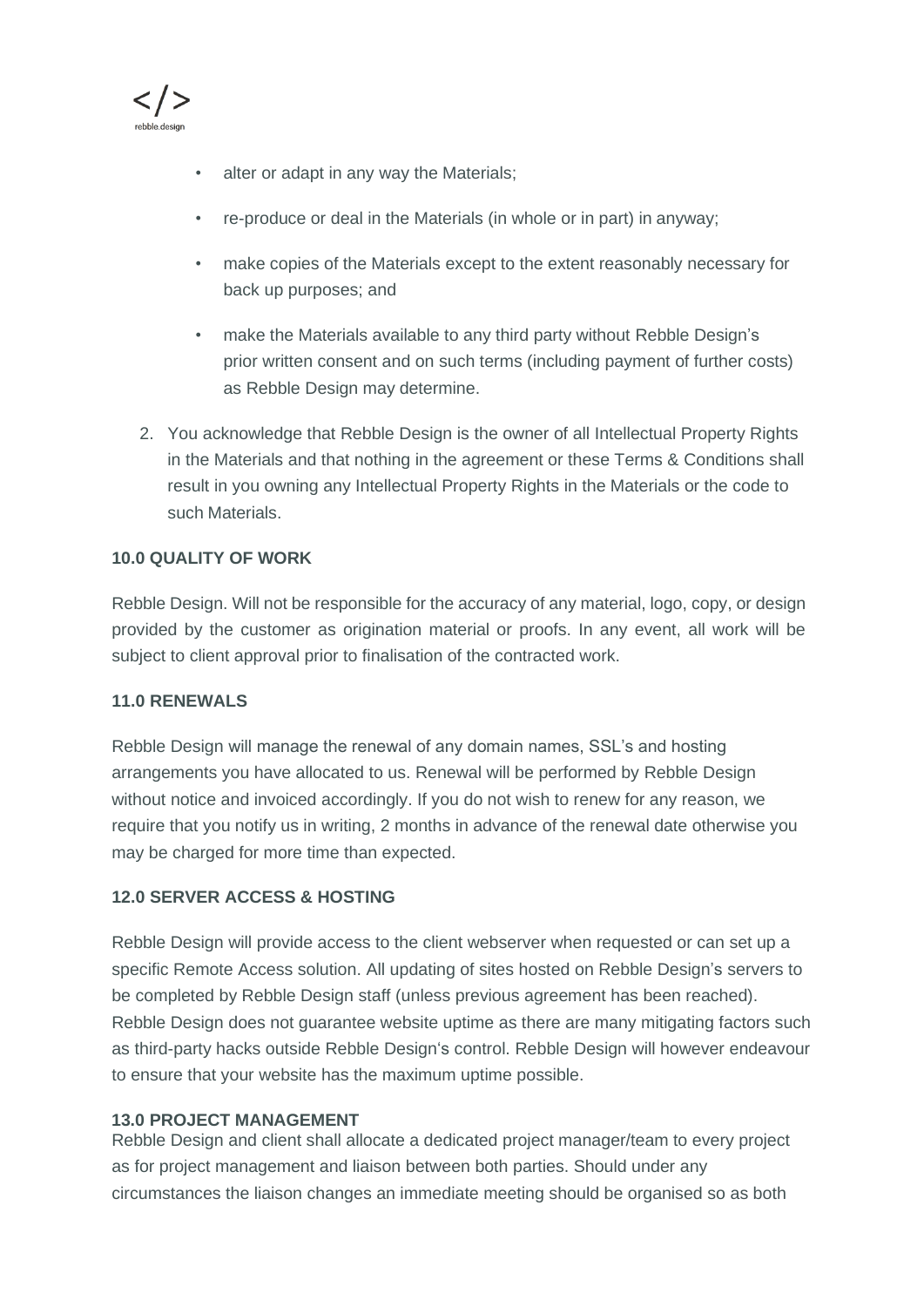

parties' expectations and outcomes are confirmed as per specification, quotation and terms of service.

Rebble Design reserve the right not to commence the project until all requested content and requirements are agreed by both parties.

#### **In General**

- 1. Under no circumstances do Rebble Design offer hardware or software support in relation to your organisation's computers, network or mobile devices. This includes set-up of email accounts using the information we have provided. We recommend that you have an IT Support organisation in place to accommodate these requirements.
- 2. If You decide to transfer your website away from Rebble Design hosting at a later date, Rebble Design may charge a reasonable fee to facilitate such a transfer. Content supplied to and created by Rebble Design during the development of your website can be supplied in such a transfer, however The Rebble Design's Content Management System remains the property of Rebble Design and cannot be moved from its fixed location on Rebble Design's dedicated server.
- 3. If discontinuing services, all Clients must provide Rebble Design with 30 days' notice prior to moving to another provider. Please note hosting and support will be charged at the normal monthly rate for this time period.

**Project Assumptions -** to help the project move as efficiently as possible for all parties, we make the following assumptions on all projects:

- 1. Photos and site content will be supplied by the client in electronic format unless otherwise agreed
- 2. All content provided will be proofed and final
- 3. Content will be provided in a single transaction
- 4. You will provide a single point of contact for project communication

### **14.0 SUPPORT**

**14.1 Support Contracts –** Rebble Design offers various levels of support contracts for clients, these support contracts depending on their scope can allow us to make sure your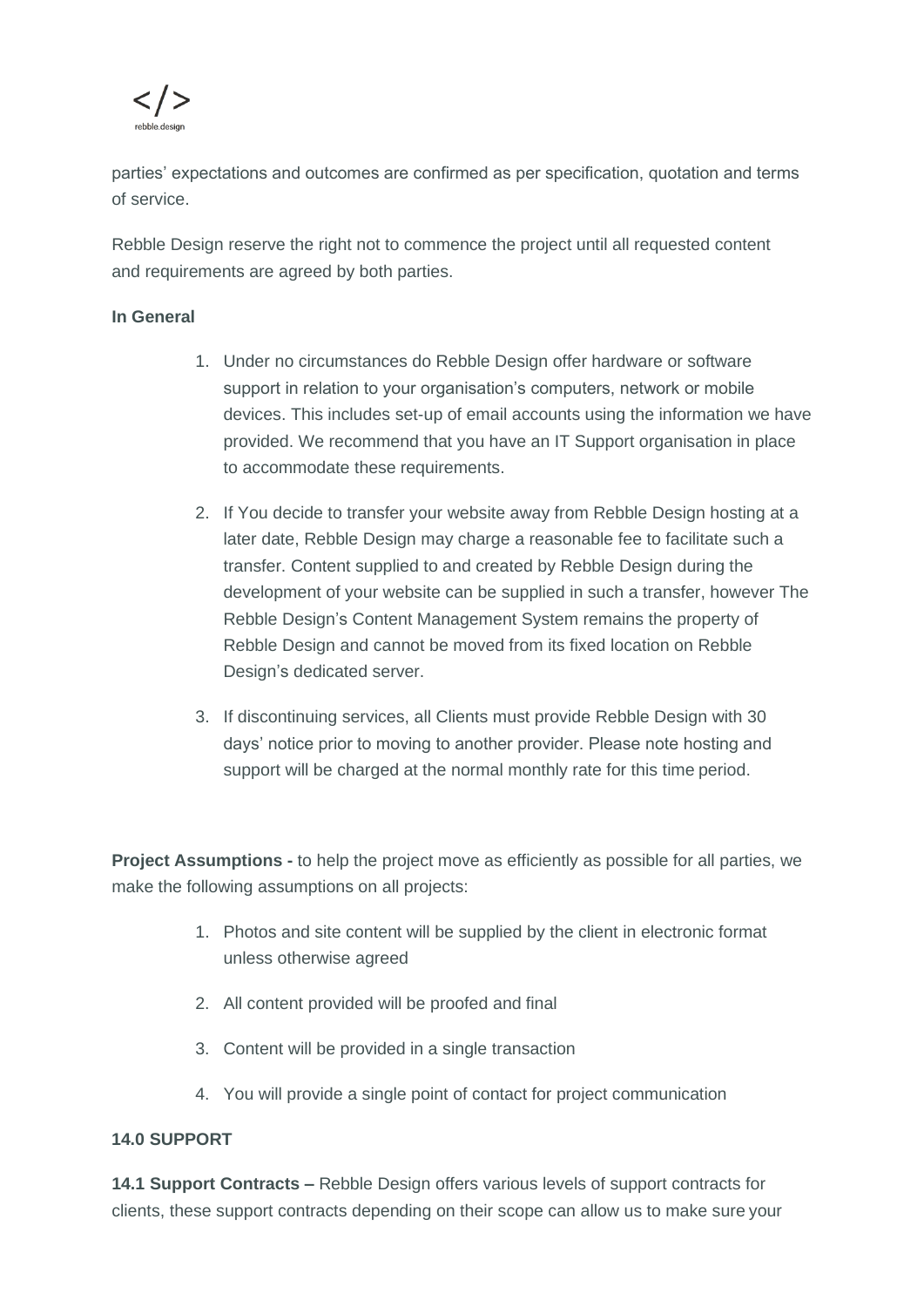

website and servers software is kept up to date and ensure support items are facilitated. Before support is provided Rebble Design will review each item to verify if it's a Support Item (covered by contract) or a Request for Change (new feature). Rebble Design do not take responsibility for any clients' website if the client is not on a support contract.

Please note that all Support contracts will be reviewed on a quarterly basis –if a client is consistently using more support time than contracted then Rebble Design are within their rights to offer the client a new contract at improved terms matching their requirement's. All support requested over and above the original terms will be billed at Rebble Design's standard hourly rate.

**14.2 Standard Support -** Our standard support is to handle support requests provided during the Rebble Design's opening hours Monday to Friday, 9:00am to 17:00pm. This is covered by annual support/maintenance. In this period, we provide a helpdesk facility for support requests via Telephone & Email. Please note that 'Out of Hours' (not standard working hours as outlined above) support for sites and hosting can be facilitated by a separate agreed 'Out of Hours' support contract where requested. For any unscheduled 'Out of Hours' support requests there will be a minimum charge of £100.00 for each phone call received.

Please not that if you have an outstanding account balance with Rebble Design then the Hosting & Support may be withdrawn.

**14.3 Patching –** Rebble Design use open-source software or bespoke developed software for most of our projects. After your project is launched Rebble Design is not responsible for any ongoing updates unless a suitable support contract is agreed –it must be noted that open source software platforms will intermittently release updates and security patches to make opensource platforms system more secure. Please note the cost of implementing support patches and upgrades will be based on how much time is involved to implement the changes and will be costed at the point of implementation.

**14.4 Website Hacking -** If a client's website is ever compromised or hacked it is not the responsibility of Rebble Design to rectify this problem free of charge. Costs for rectifying a hacking problem will be based on how much time is involved to implement the upgrade or fixes on the client's website.

#### **15.0 CANCELLATION**

All Clients must provide Rebble Design with 30 days' notice prior to moving to another provider. Please note hosting and support will be charged at the normal monthly rate for this time period.